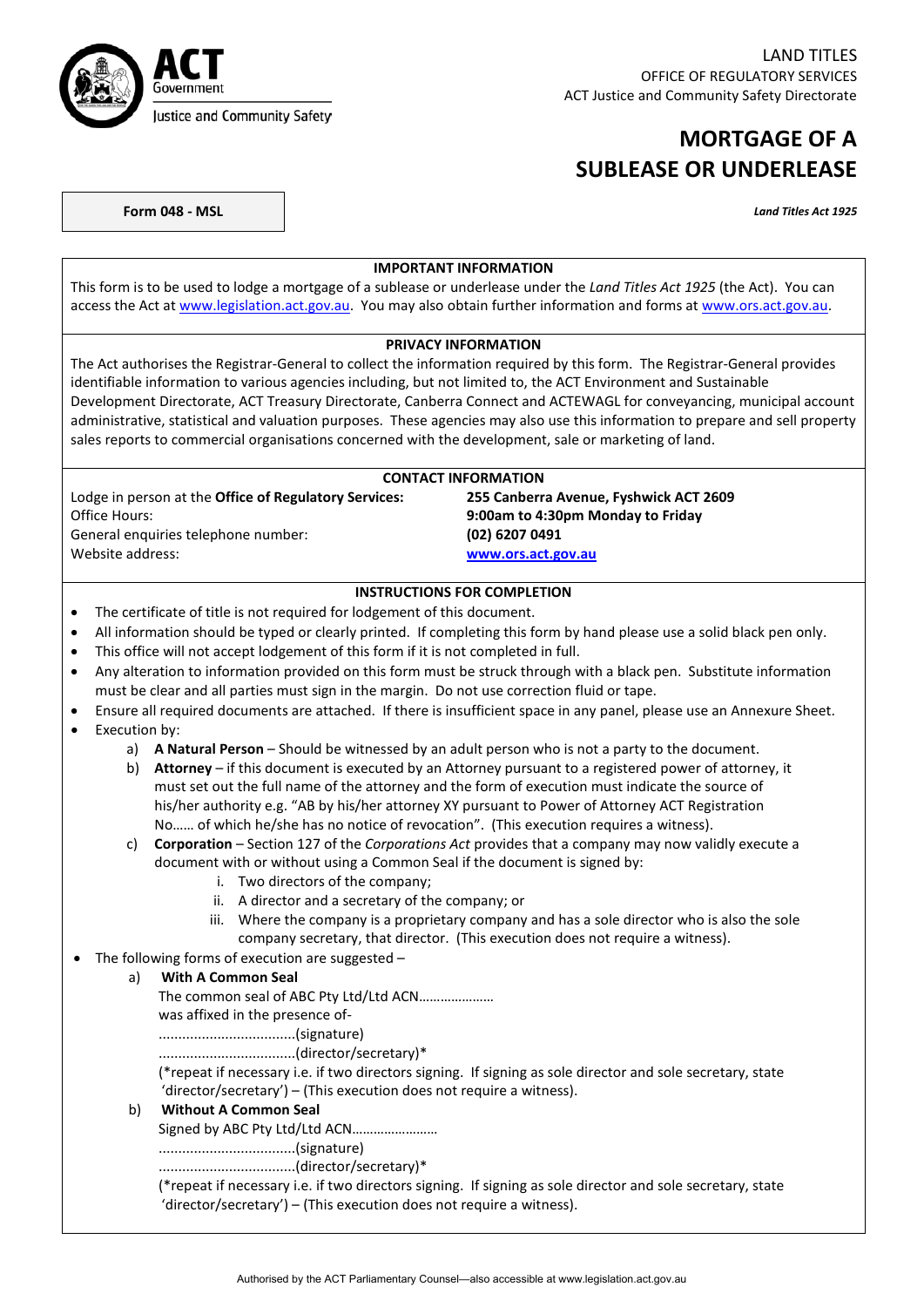

LAND TITLES OFFICE OF REGULATORY SERVICES ACT Justice and Community Safety Directorate

# **MORTGAGE OF A SUBLEASE OR UNDERLEASE**

**Form 048 - MSL** *Land Titles Act 1925*

| <b>LODGING PARTY DETAILS</b> |                       |                                 |
|------------------------------|-----------------------|---------------------------------|
| <b>Name</b>                  | <b>Postal Address</b> | <b>Contact Telephone Number</b> |
|                              |                       |                                 |
|                              |                       |                                 |

| TITLE AND LAND DETAILS    |                          |                |              |      |
|---------------------------|--------------------------|----------------|--------------|------|
| <b>Volume &amp; Folio</b> | <b>District/Division</b> | <b>Section</b> | <b>Block</b> | Unit |
|                           |                          |                |              |      |

**REGISTERED SUBLEASE / UNDERLEASE NUMBER** (Associated Dealing Number)

| <b>FULL NAME OF MORTGAGOR - BORROWER</b>        | <b>FULL POSTAL ADDRESS OF MORTGAGOR</b> |  |
|-------------------------------------------------|-----------------------------------------|--|
| (Surname Last) (ACN required for all companies) | (including post code)                   |  |
|                                                 |                                         |  |
|                                                 |                                         |  |

**FULL NAME AND ADDRESS OF MORTGAGEE - LENDER** (Surname Last) (ACN required for all companies)

| <b>TENANCY OF MORTGAGEES</b> (Only complete If more than one<br>Mortgagee) | <b>INTEREST BEING MORTGAGED</b> (ie. whole or state share) |
|----------------------------------------------------------------------------|------------------------------------------------------------|
|                                                                            |                                                            |

| <b>CONDITIONS</b> (Tick whichever is applicable – At least one box will apply)                                                                                                                       |  |
|------------------------------------------------------------------------------------------------------------------------------------------------------------------------------------------------------|--|
| The covenants implied at sections 115, 116, 118 and 122 of the Land Titles Act 1925 are hereby negated.                                                                                              |  |
| The provisions set forth in the registered Memorandum of Provisions (MOP) are deemed to be incorporated herein /<br>as modified by annexure as attached. Please provide registered MOP number below. |  |
| The covenants and conditions set out in the annexure attached are deemed to be incorporated                                                                                                          |  |
| Provide registered MOP number -                                                                                                                                                                      |  |